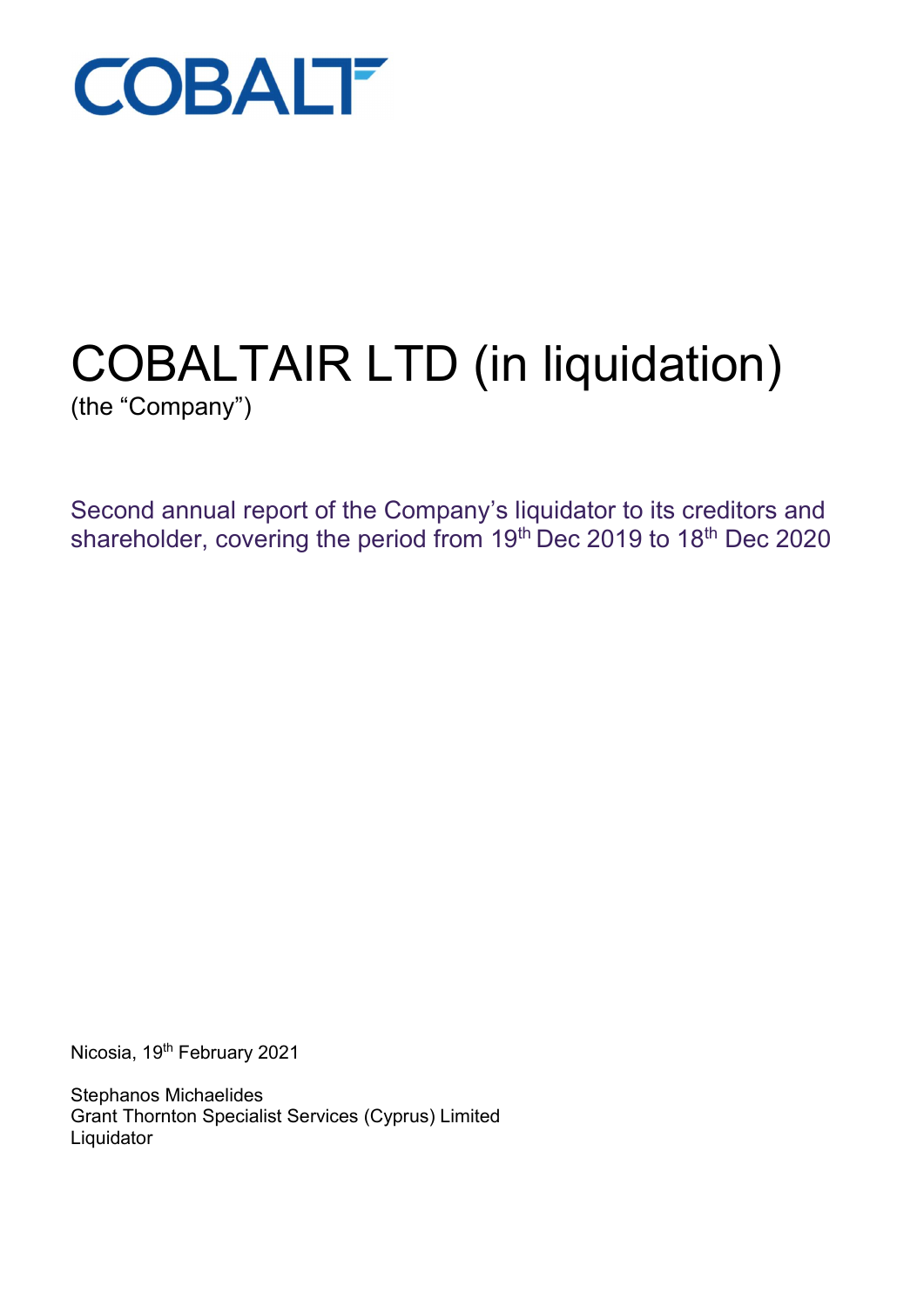# **Contents**

| 1. | <b>Executive Summary</b>                                              |                                             | 3              |
|----|-----------------------------------------------------------------------|---------------------------------------------|----------------|
| 2. | Progress to date                                                      |                                             | 4              |
|    | 2.1.                                                                  | Strategy and progress to date               | 4              |
|    | 2.2.                                                                  | Asset realisations                          | 4              |
|    |                                                                       | 2.3. Costs                                  | 5              |
| 3. |                                                                       | Significant legal cases                     | 6              |
|    | 3.1.                                                                  | Claims by the Company                       | 6              |
|    | 3.2.                                                                  | Summary of other significant pending claims | 6              |
|    | 3.3.                                                                  | Claims against the Company                  | 6              |
| 4. |                                                                       | Creditor claims                             | $\overline{7}$ |
|    | 4.1.                                                                  | Secured creditors                           | 7              |
|    | 4.2.                                                                  | <b>Preferential creditors</b>               | 7              |
|    | 4.3.                                                                  | Unsecured creditors                         | 7              |
| 5. | Liquidator's remuneration                                             |                                             | 8              |
| 6. | Future strategy                                                       |                                             | 9              |
|    | Appendix $A -$ Receipts and Payments account ( $\epsilon$ 000s)<br>10 |                                             |                |
|    | 11<br>Appendix B - Committee of Inspection                            |                                             |                |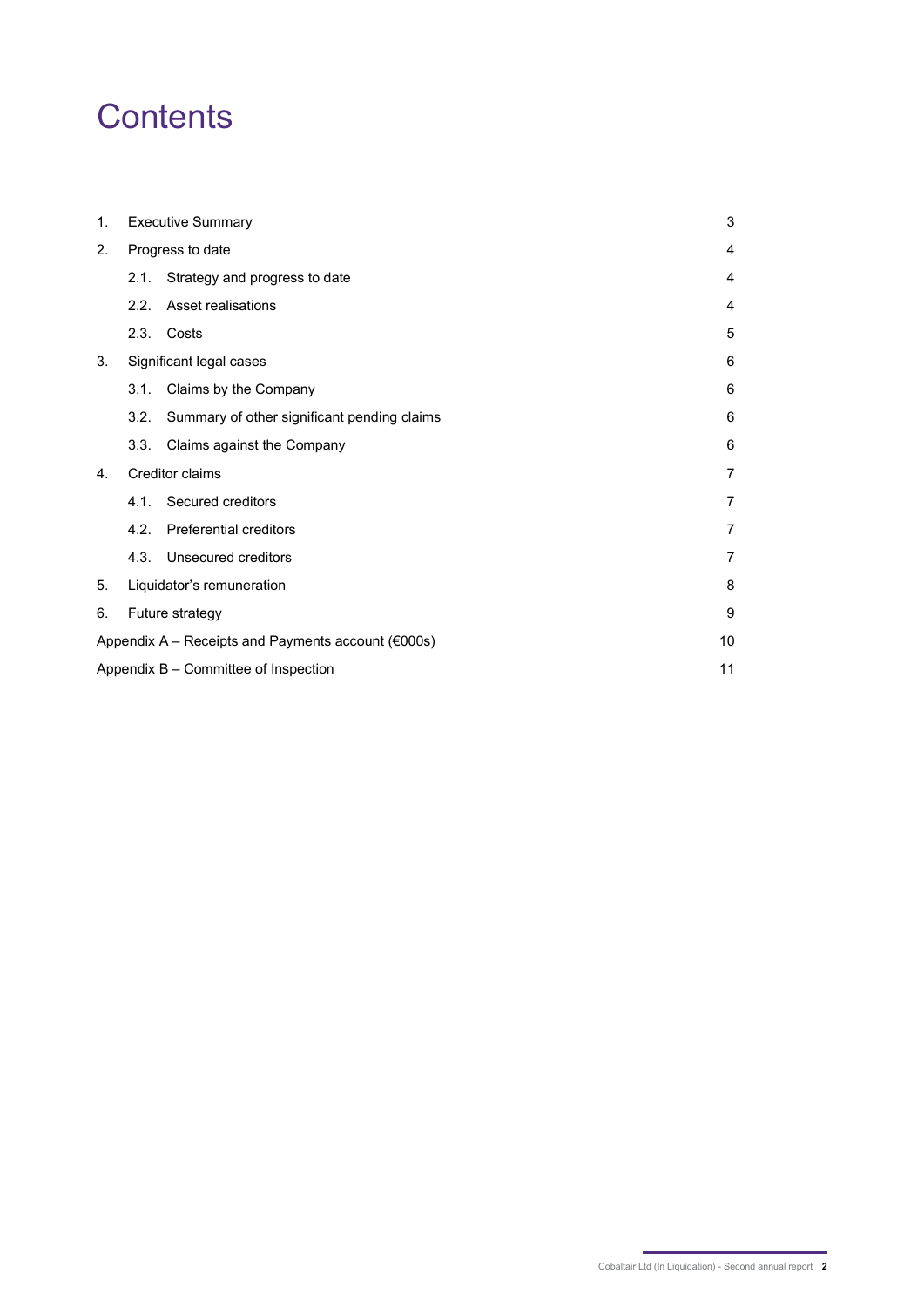# 1. Executive Summary

This progress report is prepared and presented pursuant to article 282(1) of Companies Law Cap 113 and covers the period from the last report (19 December 2019) to 18 December 2020.

This progress report should be read in conjunction with our previous progress report issued (covering the period from our appointment on 19 December 2018 to 18 December 2019), which can be found at https://cobalt.aero/.

| Assets            | Realisations for the period from 19th December 2019 to 18th December<br>2020 amount to €534k, as detailed in Section 2 and broken down in the<br>Receipts and Payments account in Appendix A. Total realisations to<br>date amount to €4.691k.                                      |
|-------------------|-------------------------------------------------------------------------------------------------------------------------------------------------------------------------------------------------------------------------------------------------------------------------------------|
| Liabilities       | During the period under review, we have received additional claims<br>amounting to €1.409k. Total claims received (since appointment) from<br>creditors, travel agents and individuals amount to €134.547k.<br>Preferential creditors have been paid in full.                       |
| Legal cases       | Significant progress has been made in relation to legal cases brought<br>against Cobalt.                                                                                                                                                                                            |
|                   | All 11 interim orders brought by creditors have been cancelled and 13<br>of the main cases have been settled or withdrawn, while 5 are still<br>pending. No payments have been made to creditors in connection with<br>claims settled. See further analysis in section 3.3.         |
|                   | Of the claims brought by the Company, we have made an out-of-court<br>settlement of the Everjets claim. Other claims remain pending and<br>progress has been hampered by the pandemic. See further analysis in<br>section 3.1.                                                      |
| Liquidation costs | Total costs for the period amount to €533k, of which €239k represent<br>fees of the liquidator.                                                                                                                                                                                     |
|                   | Details of costs incurred are presented in section 2.3.                                                                                                                                                                                                                             |
| Interim dividend  | The pandemic has delayed the progress of claims brought by Cobalt.<br>This means that potentially substantial receipts have not materialised<br>yet and there is considerable uncertainty as to the timing when these<br>claims may be resolved.                                    |
|                   | For this reason, the decision for the payment of an interim dividend has<br>been postponed. We are currently planning to re-consider this matter<br>before the end of quarter 2 of 2021, i.e. by 30 June 2021, at which time<br>we will be post an update on the Cobaltair website. |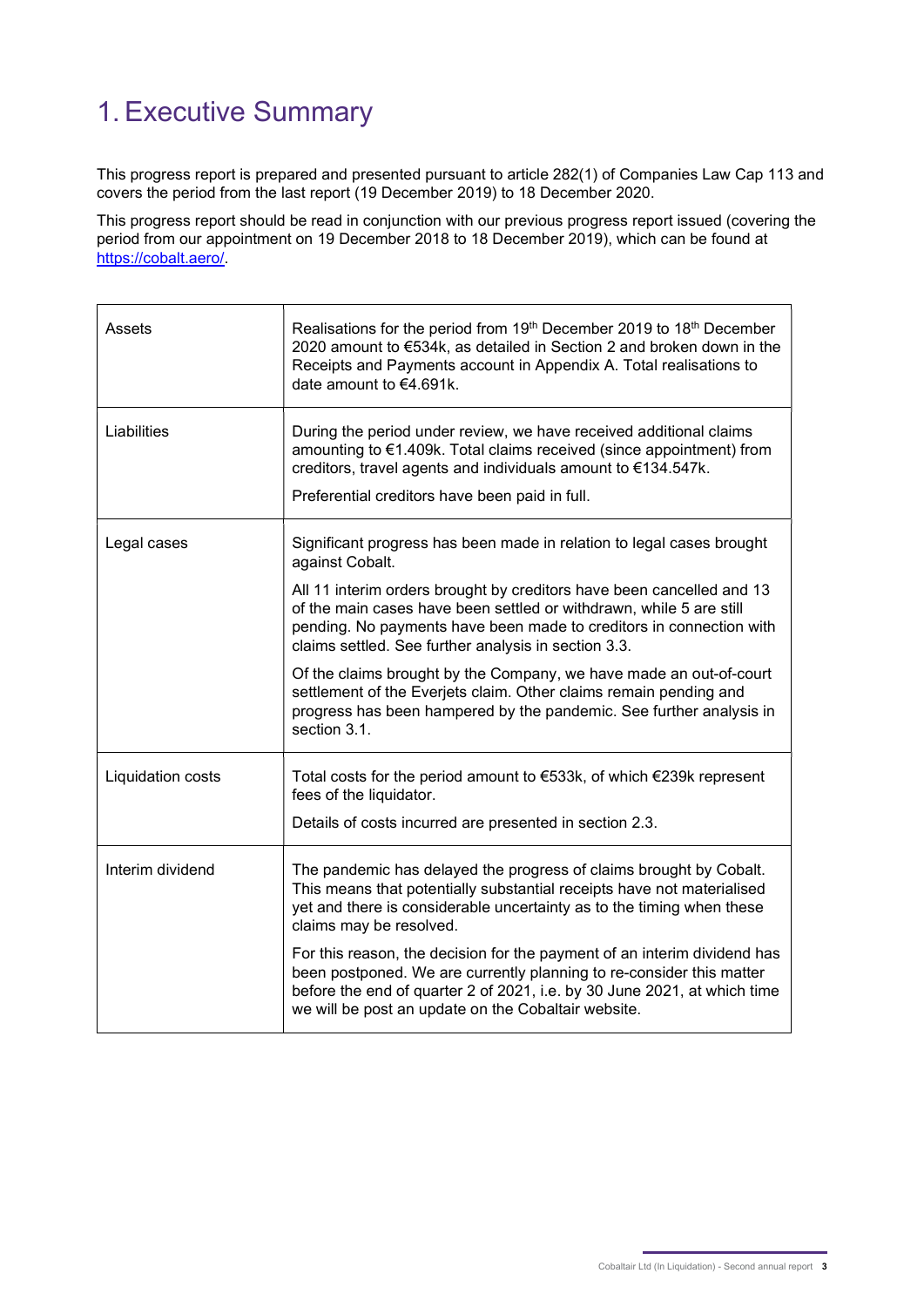# 2. Progress to date

#### 2.1. Strategy and progress to date

Since our last progress report, the main asset realisations have been from the release of frozen funds at the bank (as a result of lifting of freezing orders) and collections from debtors.

Our current focus continues to be realising the Company's remaining assets, including collecting outstanding book debts, defending and pursuing legal claims, and progressing the Company's tax affairs.

#### Other points of interest:

| Employees                     | One former employee is assisting with the reconciliation and collection<br>of debtors and creditors.<br>A further 4 former employees are assisting us on an ad-hoc basis.                                                                       |
|-------------------------------|-------------------------------------------------------------------------------------------------------------------------------------------------------------------------------------------------------------------------------------------------|
| Lessor claims                 | One Lessor claim has been agreed. We are awaiting further<br>clarifications/information from the remaining 3 Lessors in order to<br>finalise reconciliation of their claims.                                                                    |
| Card transaction<br>processor | We have concluded our review of the reserve held by the Company's<br>card transaction processor and confirmed the funds used to cover<br>claims from passengers. The remaining reserve of ~US\$30k was<br>returned to the Company in July 2020. |

#### 2.2. Asset realisations

Realisations during the period are set out in the Receipts and Payments schedule in Appendix A. Main points arising:

| Spare Parts             | Marketing efforts for the sale of the spare parts are ongoing. However,<br>the pandemic has negatively affected the demand for aircraft spare<br>parts, which will inevitably impact the value we achieve.                                                                                                                                                                                                                                                                                                                                                  |
|-------------------------|-------------------------------------------------------------------------------------------------------------------------------------------------------------------------------------------------------------------------------------------------------------------------------------------------------------------------------------------------------------------------------------------------------------------------------------------------------------------------------------------------------------------------------------------------------------|
| Cash at bank            | The 11 interim orders obtained by creditors have now been lifted.<br>Since our last report, an amount of €224k was released and<br>transferred to the liquidation bank account. As at 18 December 2020,<br>€145k remained frozen out of which €143k was released and<br>transferred to the liquidation's bank account in January 2021. The<br>remaining amount concerns a guarantee deposit and we are in<br>communication with the relevant authorities for its release.<br>Balances held in the liquidation bank accounts as at 18 <sup>th</sup> December |
|                         | 2020 amounted to $\in$ 2.987k.                                                                                                                                                                                                                                                                                                                                                                                                                                                                                                                              |
| Book debts and deposits | After further reconciliations, total receivables amount to $\epsilon$ 3.870k out of<br>which we have collected €2.304k. The collections for the period under<br>review amounted to €310k. A substantial proportion of the remaining<br>debtors are not collectable, since they relate to unflown tickets. The<br>pandemic has also affected the collectability of the remaining debtors<br>due to the significant impact it has had on the airline and travel<br>industry.<br>There are a small number of accounts which are yet to be reconciled.          |
|                         | We continue to pursue remaining balances owed to the Company.                                                                                                                                                                                                                                                                                                                                                                                                                                                                                               |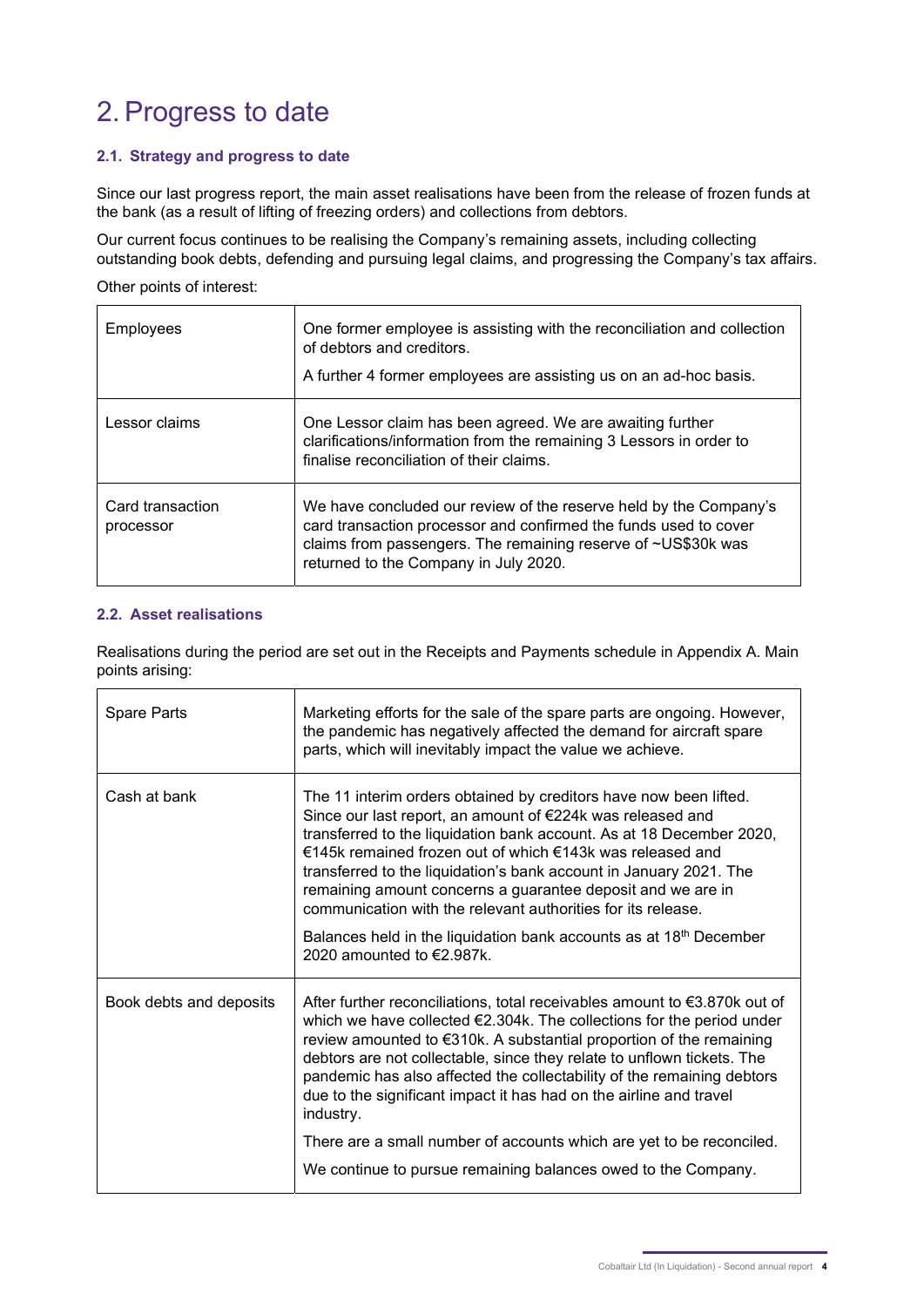#### 2.3. Costs

Payments made in the period are set out in the Receipts and Payments account (Appendix A).

| Wages and salaries | We have paid approximately $€43k$ (including employer costs) in<br>connection with the employees retained.                                       |
|--------------------|--------------------------------------------------------------------------------------------------------------------------------------------------|
| Legal fees         | We have paid approximately $€149k$ in legal fees for the period.                                                                                 |
| Professional fees  | We have paid approximately €22k in professional fees, relating to IT<br>support, reconciliation and review of creditor claims etc.               |
| IT costs           | During the period under review, we made payments of $\epsilon$ 3k to IT<br>suppliers for the ongoing service of the Company's IT infrastructure. |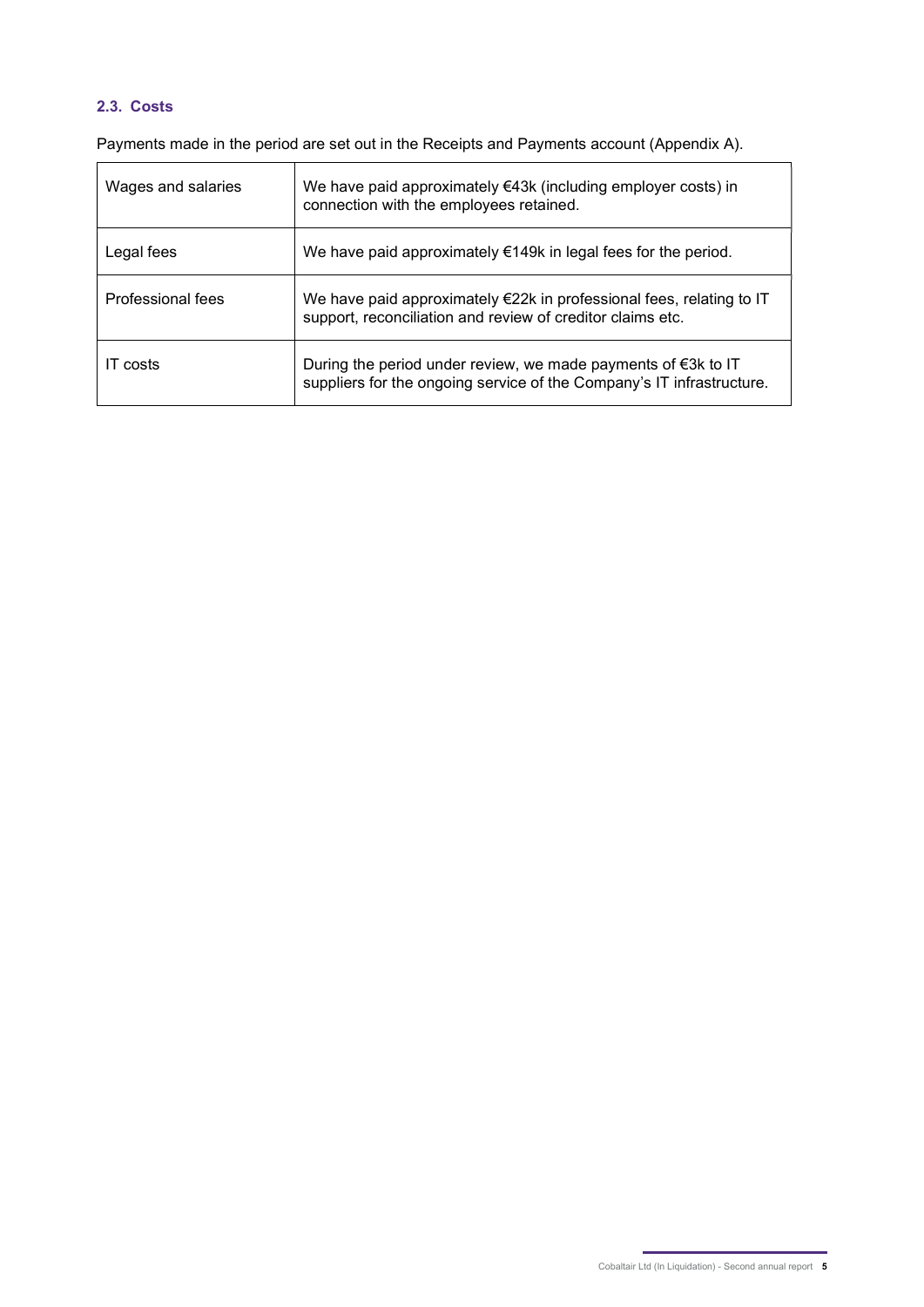# 3. Significant legal cases

#### 3.1. Claims by the Company

The status of claims made by the Company are as follows:

| <b>ACG/Wells Fargo</b>  | Commenced prior to our appointment. Our lawyers are finalising the<br>particulars of claims and legal proceedings will be commenced.                                                                                               |
|-------------------------|------------------------------------------------------------------------------------------------------------------------------------------------------------------------------------------------------------------------------------|
| Everjets                | Commenced prior to our appointment. Following legal advice<br>received, which was approved by the Committee of Inspection, this<br>claim was settled with each side dropping their respective claims.                              |
| TradeAir                | Commenced prior to our appointment. The case in the Austrian<br>Court has been delayed due to COVID-19. We expect the next<br>hearing to be in the fall of 2021.                                                                   |
| <b>Swissport Greece</b> | The Company has a receivable from Swissport Greece for an<br>amount in excess of €600k. Attempts at reaching an out-of-court<br>settlement have failed. We have therefore instructed our lawyers to<br>submit a lawsuit in Greece. |

In connection with the claim against GECAS, an approach made by the liquidator for an out-of-court settlement was rejected by the other side. The Company is currently considering whether to proceed with a legal action against GECAS.

#### 3.2. Summary of other significant pending claims

| Turkish overflight claim | Despite several reminders, no response has been received to date<br>in respect of the claim we submitted to the Ministry of Finance in<br>October 2019. |
|--------------------------|---------------------------------------------------------------------------------------------------------------------------------------------------------|
| Cancellation of the      | This matter is ongoing. On 29 <sup>th</sup> January 2021, the Administrative                                                                            |
| Company's operating/     | Court issued a decision in our favour for the submission of additional                                                                                  |
| commercial license       | evidence. The case is set for directions on 1 <sup>st</sup> March 2021.                                                                                 |

#### 3.3. Claims against the Company

As discussed in section 2.2 above, all 11 interim orders obtained by creditors (freezing orders) over funds held in the Company's bank accounts, have now been lifted. Claims from these creditors have been reconciled, the agreed amount has been recognised in the liquidation and they will be paid at the same time and at the same rate of dividend as all other unsecured creditors.

#### Claim for  $CO<sub>2</sub>$  Emissions

On 15 October 2020, the Ministry of Agriculture, Rural Development and Environment rejected our arguments set out in the hierarchical appeal. As a result, we have submitted an administrative appeal against their decision.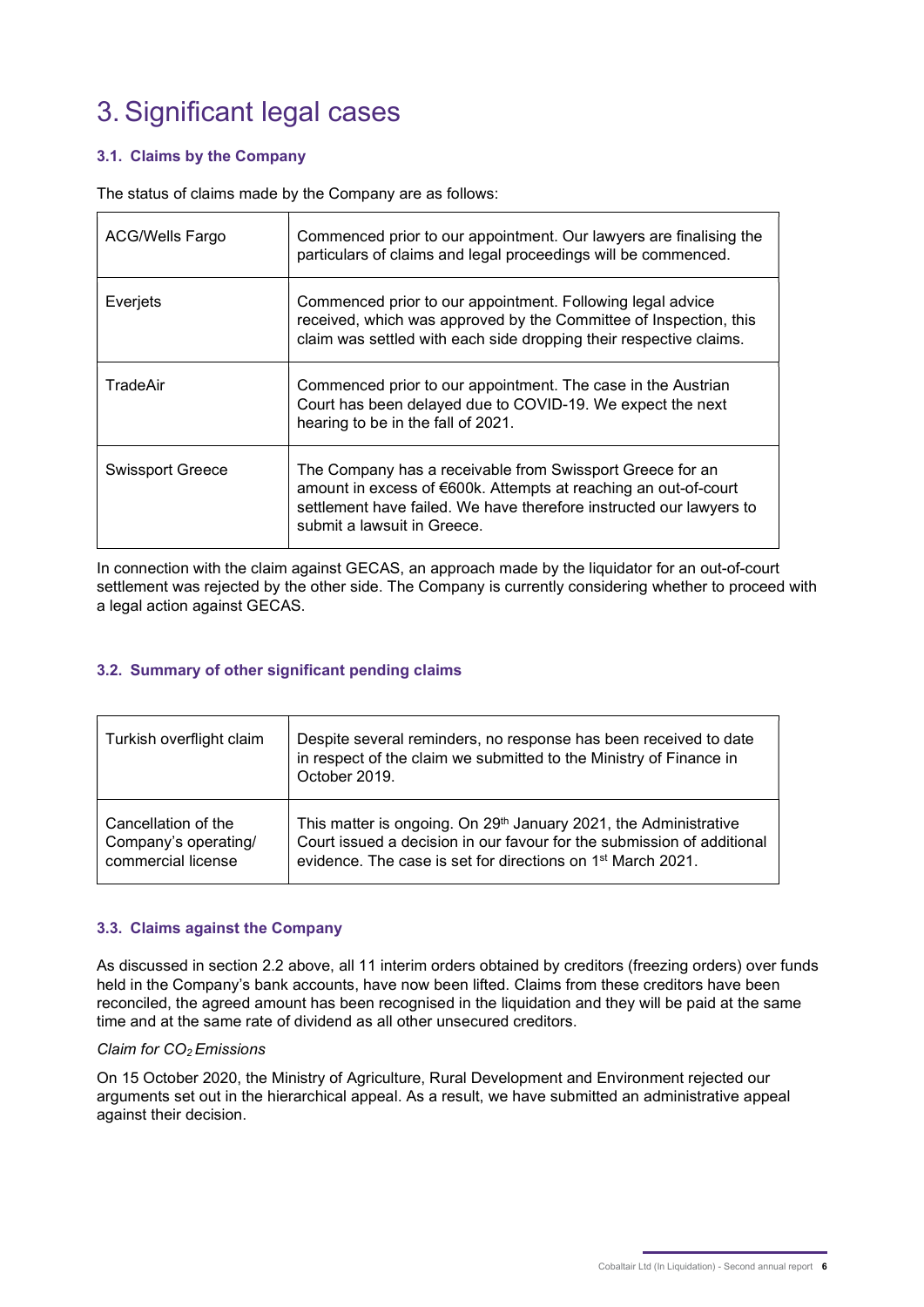# 4. Creditor claims

#### 4.1. Secured creditors

The Company has no secured creditors, with reservation as to the alleged right of lien raised by CAS Cyprus Aerotechnical Services Ltd over a stock of spares (see section 2.2 of the first annual report). That case in ongoing.

#### 4.2. Preferential creditors

Preferential creditors totalling €7k have been settled.

#### 4.3. Unsecured creditors

We have received a total of 480 claims from unsecured creditors, totalling €134.540k.

One of the lessor claims has been agreed. Work to reconcile remaining creditor claims is ongoing.

Cobaltair Ltd (In Liquidation) - Second annual report 7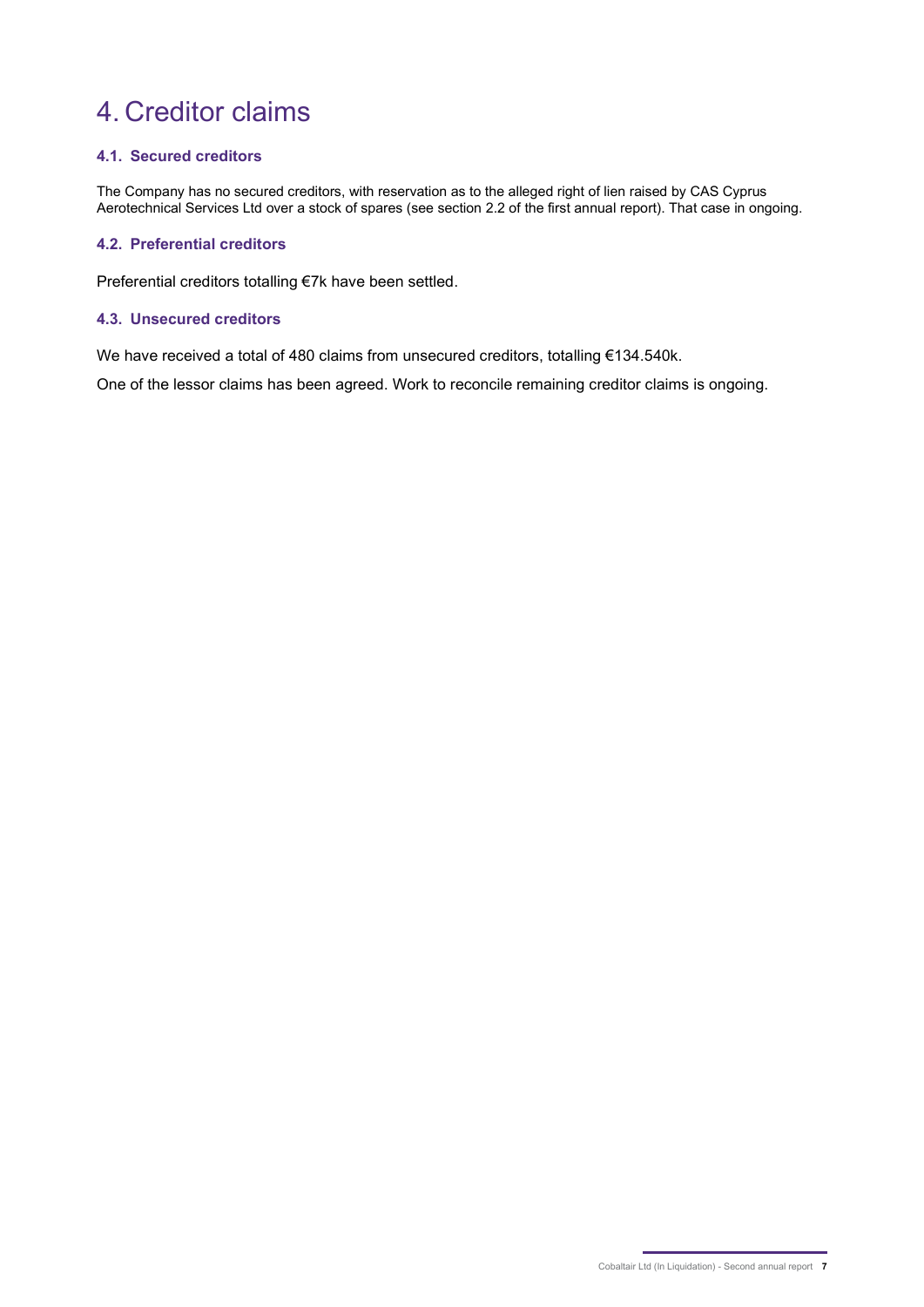# 5. Liquidator's remuneration

Liquidation costs invoiced for the period from 19<sup>th</sup> December 2019 to 18<sup>th</sup> December 2020 amounted to €239k. Our fees are approved by the Committee of Inspection.

During the period, we have incurred disbursements of €1k.

Cobaltair Ltd (In Liquidation) - Second annual report 8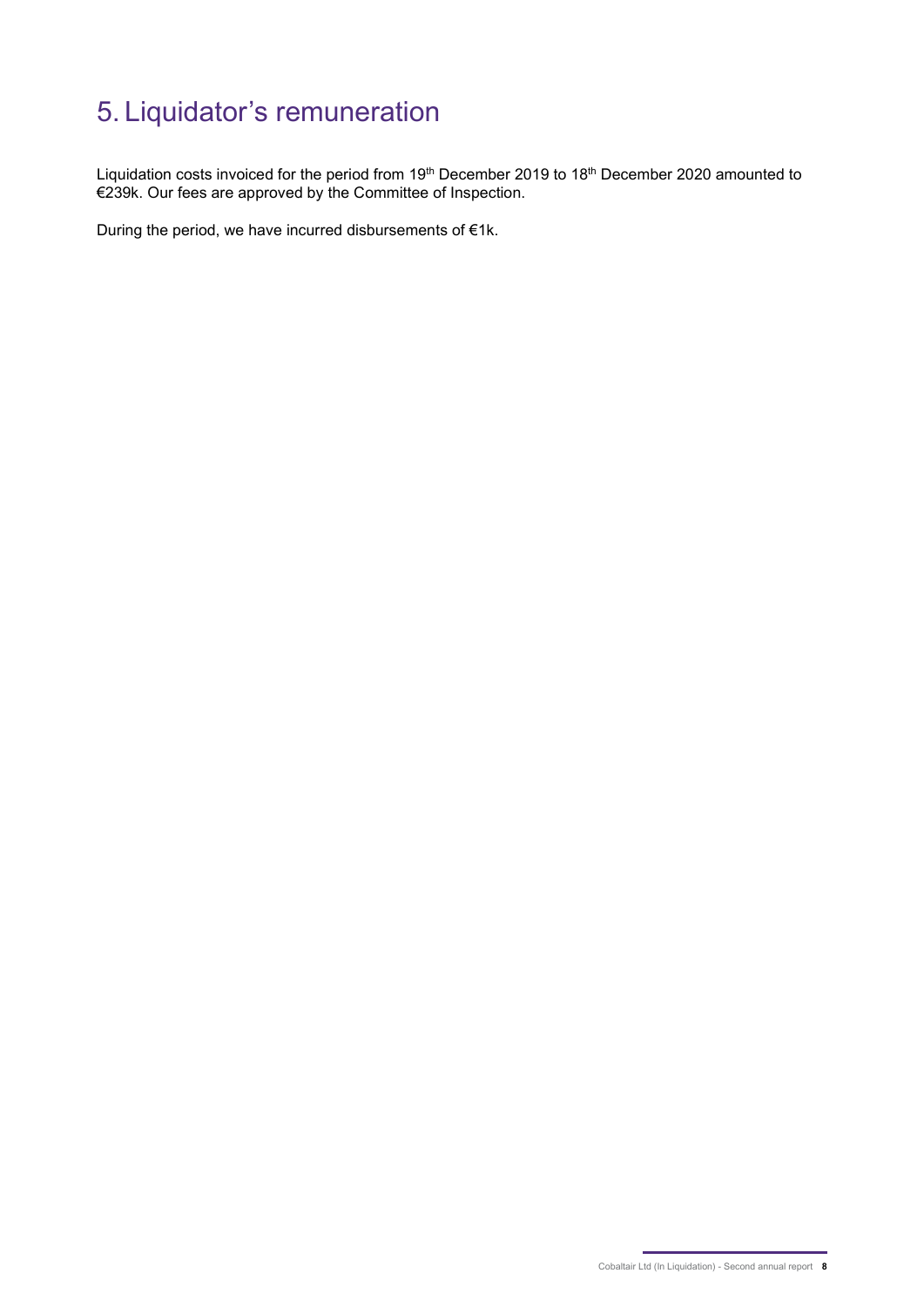# 6. Future strategy

We will continue to manage the affairs and the property of the Company in order to achieve the best outcome for the creditors. This includes the following tasks:

- $\div$  Realise remaining assets, primarily spare parts
- $\div$  Continue to chase debtors for collections and, where necessary, take legal measures to collect outstanding book debts
- Pursue and (where deemed appropriate) defend legal claims
- \* Review remaining unreconciled claims from creditors
- ❖ Comply with ongoing tax and VAT requirements
- ❖ Comply with ongoing statutory and reporting obligations
- Where possible (and without prejudicing the outcome of the liquidation), pay interim dividend to creditors

Appendix A to this report includes details of the Receipts and Payments of the liquidation for the period from 19<sup>th</sup> December 2019 to 18<sup>th</sup> December 2020 (along with cumulative comparatives).

#### Dividend payment

As explained earlier in this report, we are experiencing considerable delays in finalising claims by and against the Company. This causes material uncertainty as to the expected outcome of the liquidation and, as a result, we have postponed payment of an interim dividend.

We will monitor the situation closely and we plan to re-consider the decision before 30<sup>th</sup> June 2021, at which time we will post an update on the Company's website.

It is important to stress that, in deciding the amount of any interim dividend to be paid, sufficient funds will have to be set aside to ensure the integrity of the liquidation process.

Cobaltair Ltd (In Liquidation) - Second annual report 9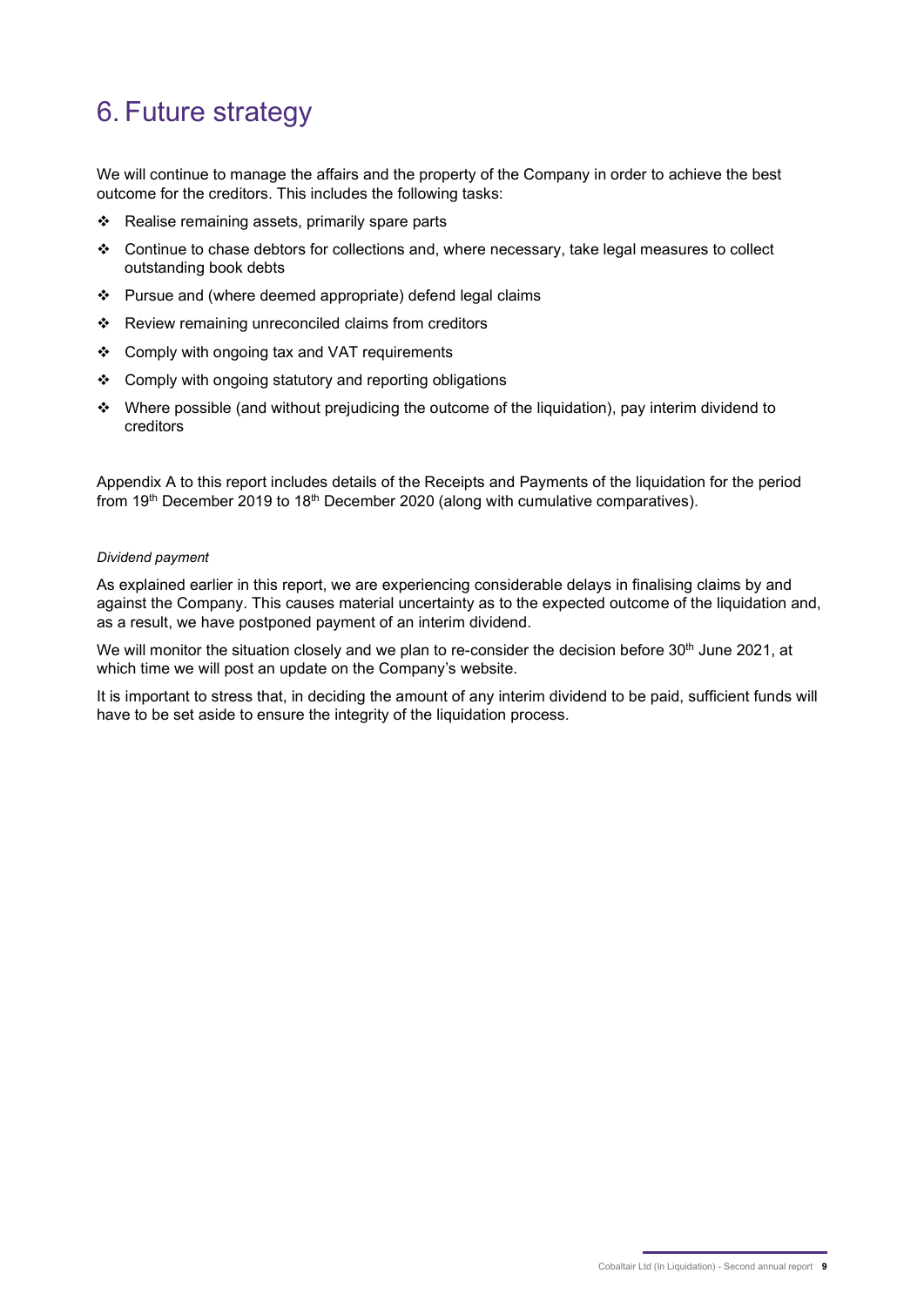# Appendix A – Receipts and Payments account (€000s)

|                                     | For the period under<br>review<br>$(19/12/19 - 18/12/20)$ | Cumulative, from<br>appointment<br>$(19/12/18 - 19/12/20)$ |
|-------------------------------------|-----------------------------------------------------------|------------------------------------------------------------|
| Income                              |                                                           |                                                            |
| Sale of Furniture and Equipment     | $\mathbf 0$                                               | 105                                                        |
| Collection of Book Debts / deposits | 310                                                       | 2.304                                                      |
| VAT Refund (pre-appointment)        | $\mathbf{0}$                                              | 480                                                        |
| Unblocking of amounts at Bank       | 224                                                       | 1.802                                                      |
| <b>TOTAL</b>                        | 534                                                       | 4.691                                                      |
| Expenditure                         |                                                           |                                                            |
| Professional fees                   | 22                                                        | 94                                                         |
| Ransom payments                     | $\mathbf{0}$                                              | 99                                                         |
| Liquidator's fees                   | 239                                                       | 775                                                        |
| Liquidator's expenses               | 1                                                         | 18                                                         |
| Legal fees                          | 149                                                       | 327                                                        |
| Legal fees - disbursements          | 3                                                         | 9                                                          |
| <b>IT Costs</b>                     | 3                                                         | 8                                                          |
| Storage costs                       | 8                                                         | 16                                                         |
| Wages & Salaries                    | 32                                                        | 119                                                        |
| PAYE & SIC                          | 11                                                        | 36                                                         |
| <b>Bank Charges</b>                 | 1                                                         | $\mathsf 3$                                                |
| Rent                                | $\mathbf 0$                                               | 11                                                         |
| <b>Utilities and Taxes</b>          | $\overline{4}$                                            | 8                                                          |
| <b>VAT</b>                          | 60                                                        | 181                                                        |
| <b>TOTAL</b>                        | 533                                                       | 1.704                                                      |
| Amount in hand                      |                                                           | 2.987                                                      |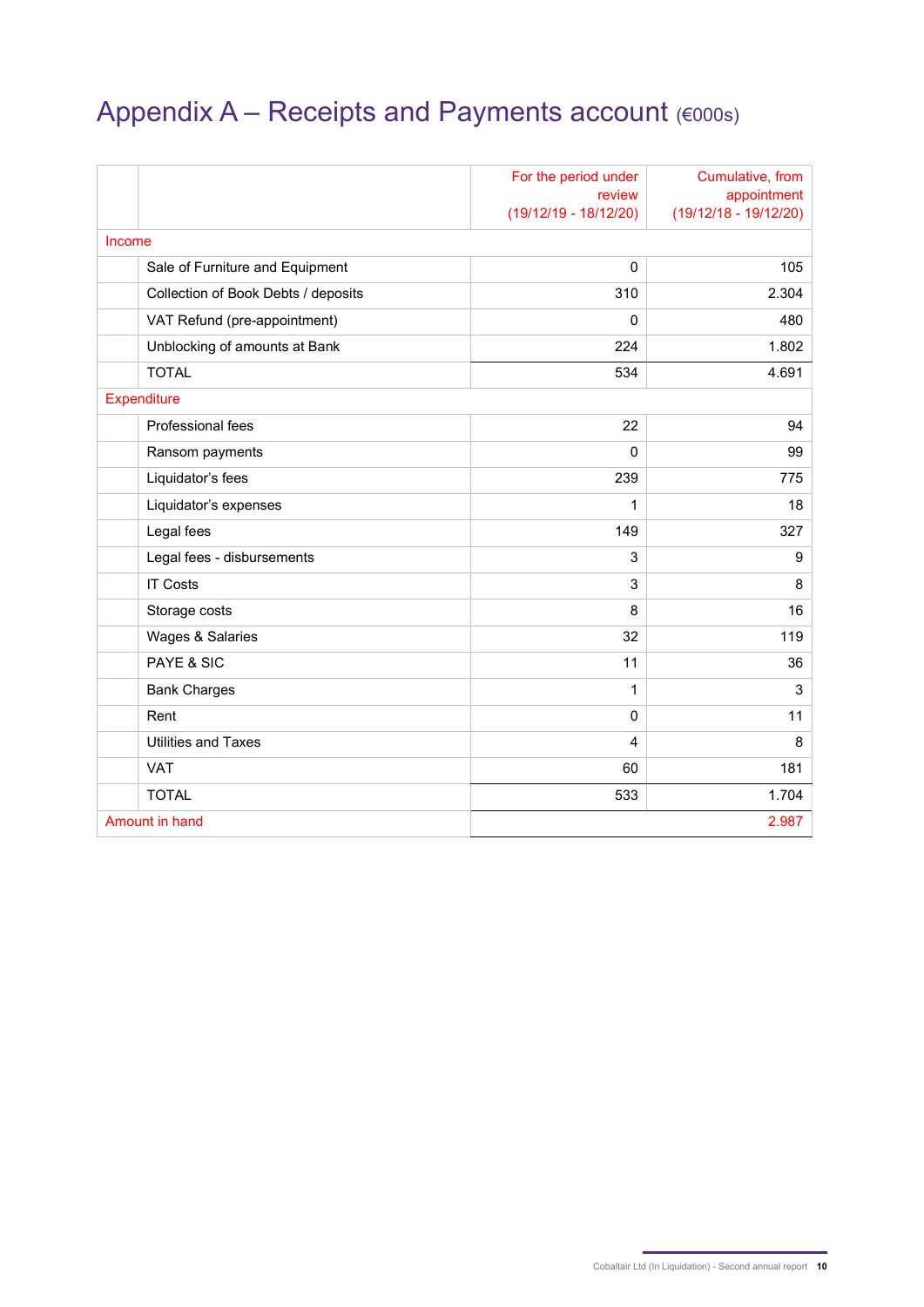### Appendix B – Committee of Inspection

The Committee of Inspection consists of the following members:

| Name                          | Appointment date |
|-------------------------------|------------------|
| <b>Patrick Thomas Carroll</b> | 19 December 2018 |
| Demetris Phellas              | 19 December 2018 |
| Gregory Diacou                | 19 December 2018 |
| Stavros Photiou               | 19 December 2018 |

During the period from 19 December 2019 to 18 December 2020, the Committee held meetings on the following dates:

- $\bullet$   $\qquad$  13 January 2020
- 28 April 2020
- 20 July 2020 (written report circulated)
- 5 November 2020 (written report circulated)
- 18 January 2021 (via teleconference